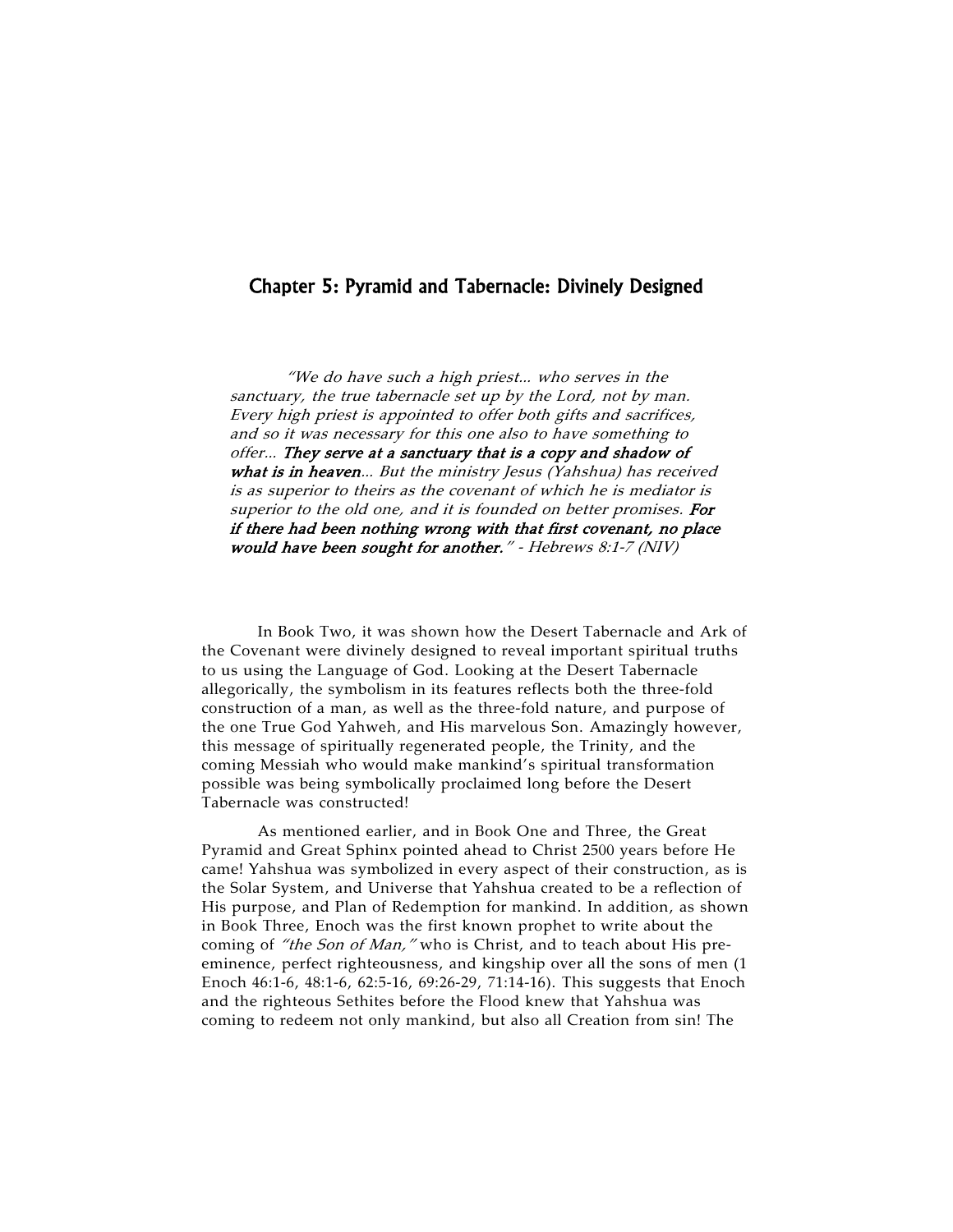fact that Yahshua did so is often overlooked in attempts to interpret profound scriptural passages like this one:

 "He said, 'This is the blood of the covenant, which God has commanded you to keep.' In the same way, he sprinkled with the blood both the tabernacle and everything used in its ceremonies. In fact… without the shedding of blood there is no forgiveness. It was necessary, then, for the copies of the heavenly things to be purified with these sacrifices, but the heavenly things themselves with better sacrifices than these. For Christ did not enter a man-made sanctuary that was only a copy of the true one; he entered heaven itself… to appear for us in God's presence." - Hebrews 9:20-24 (NIV)

This Scripture is speaking about so many interrelated things. First of all, in verse 23, it clearly hints that *the Tabernacle and its furnishings* are copies of heavenly things. Furthermore, it tells us that the heavens and everything within them need redemption - just as mankind does. This Scripture is therefore speaking of the physical heavens surrounding our Earth, NOT the Heaven where God dwells! Coupled with the opening Scripture for this chapter, this Scripture gives a clear indication that the Desert Tabernacle was always meant to be a reflection of the heavenly Tabernacle that Yahshua created. Furthermore, we get an inkling of the truth that the Desert Tabernacle was a powerful allegorical symbol - a symbol for Yahshua's blood sacrifice for sin. It was Yahshua's sacrifice *alone* that forever redeemed the heavens, the Earth, and all living things from the clutches of sin, decay, and death.

Amazingly, as was shown in the previous two chapters, the Great Pyramid also appears to be a reflection of heavenly things. First of all, its external design represents our Earth. The Queen's Chamber is a symbol for the Moon, the resurrection of Christ, and the giving of the Holy Spirit, while the King's Chamber is an allegory in stone representing the Sun, as well as Christ - our Immanuel, or "God with Us." In addition, the four shafts leading from the Queen's and King's Chambers point upward toward specific stars in the heavens tied to the Star Gospel.

This suggests that the physical heavens - with its Gospel in the Stars - stood as a testimony to Christ's greatness before men were instructed to make allegorically connected copies of the heavens on Earth such as the Great Pyramid. Just as Scripture teaches that the Desert Tabernacle is a reflection of what is in the heavens - meaning the physical heavens surrounding our Earth - the Great Pyramid is a reflection of those same heavens. Likewise, just as the Desert Tabernacle is a reflection of mankind's need for redemption through Christ, the Great Pyramid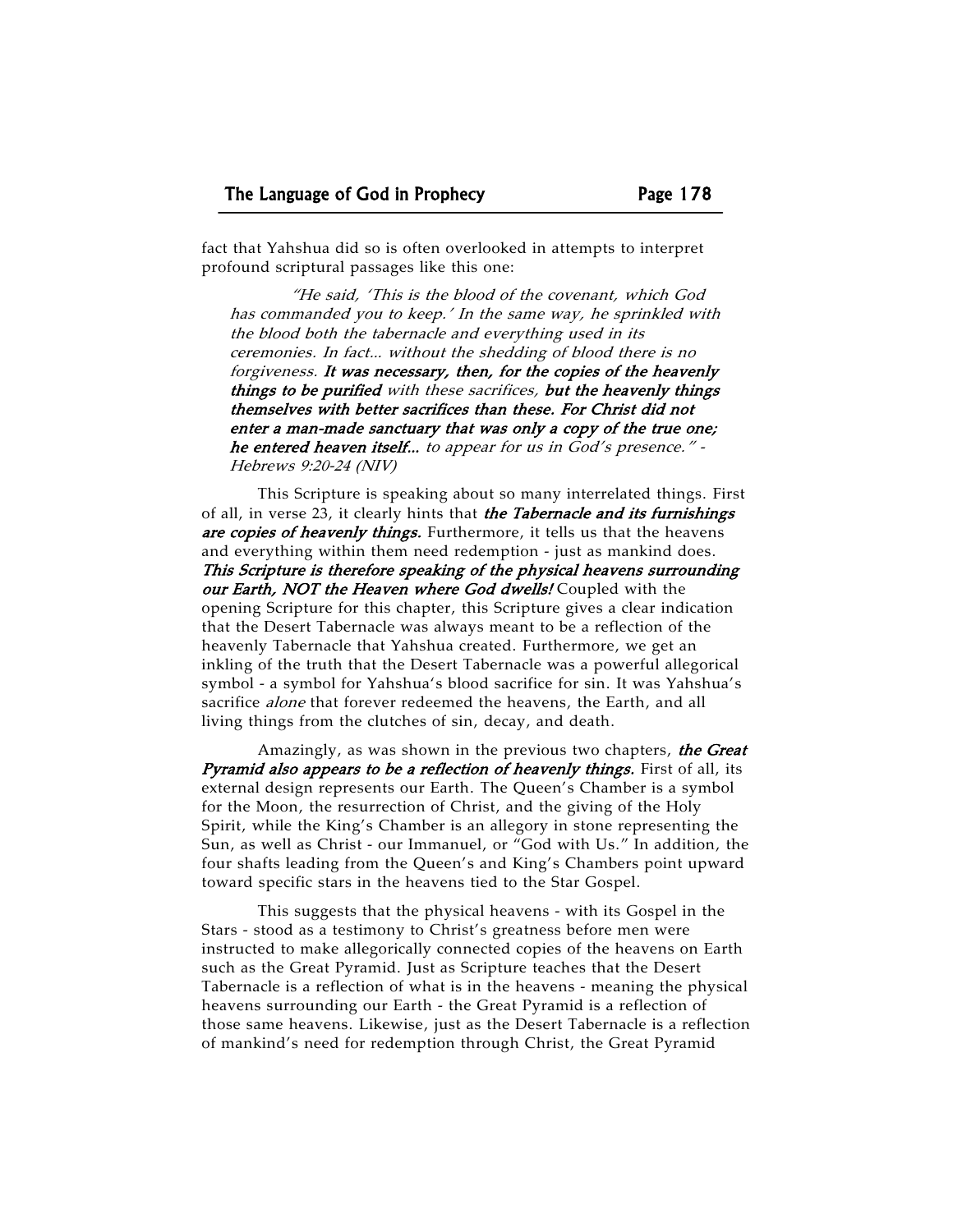allegorically reflects the same teachings. Before exploring my findings on the connection between the Giza Pyramid complex and the Desert Tabernacle and Temple to Yahweh, I highly recommend reviewing my teachings on this subject in Chapter Three of my book "The Language of God in History" showing this Giza - Sky correlation. In that chapter, I show the Star Gospel connection pertaining to the site layout of the Giza Pyramid Complex, as well as the fact that the Great Pyramid was meant to mark the allegorical location of God's heavenly Tabernacle - where Yahshua dwells through His Spirit.

In this book, it will be shown that the Great Pyramid and the Desert Tabernacle also share similarities in their physical design. Furthermore, it will be shown that their design represents the structure of the Universe, as well as the physical design of every born-again believer. In fact, the Earth, the stars, and all the other celestial bodies that add meaning to the Gospel in the Stars are representations of the heavenly Tabernacle spoken of in Scripture. This correlates with the idea that Yahshua came to redeem not only mankind with His precious blood, but also the entire Universe! Furthermore, though godly men built both the Great Pyramid and Desert Tabernacle, we shall see why their true author and designer is Yahweh!

In the previous two chapters, we explored the vast amounts of hidden knowledge that can be found in the Great Pyramid's design. In this chapter, we will examine all the amazing correlations between the Great Pyramid and Desert Tabernacle. We will thereby see why both of these sacred structures appear to have served as mirrors of the heavens and heralds of Yahshua's coming and purpose. To begin, let's examine some obvious correlations between the Ark of the Covenant and the Coffer in the King's Chamber.

## *The Ark and the Coffer: Symbols for the Risen Christ?*

An ark is a fancy box used for storing sacred objects. The Ark of the Covenant therefore had a practical purpose, as it was used to store the sacred relics among the Israelites. However, the Ark of the Covenant was far more than simply a storage box. It was, in fact, a powerful storehouse of spiritual knowledge in allegorical form. In fact, every gilded portion of the Ark was an amazing allegory for Christ! This was clearly shown in Book Two. It is therefore highly recommended that anyone reading the following section familiarize themselves with Chapter Ten in that book, which discloses many of the allegorical spiritual messages hidden within the Desert Tabernacle and Ark of the Covenant.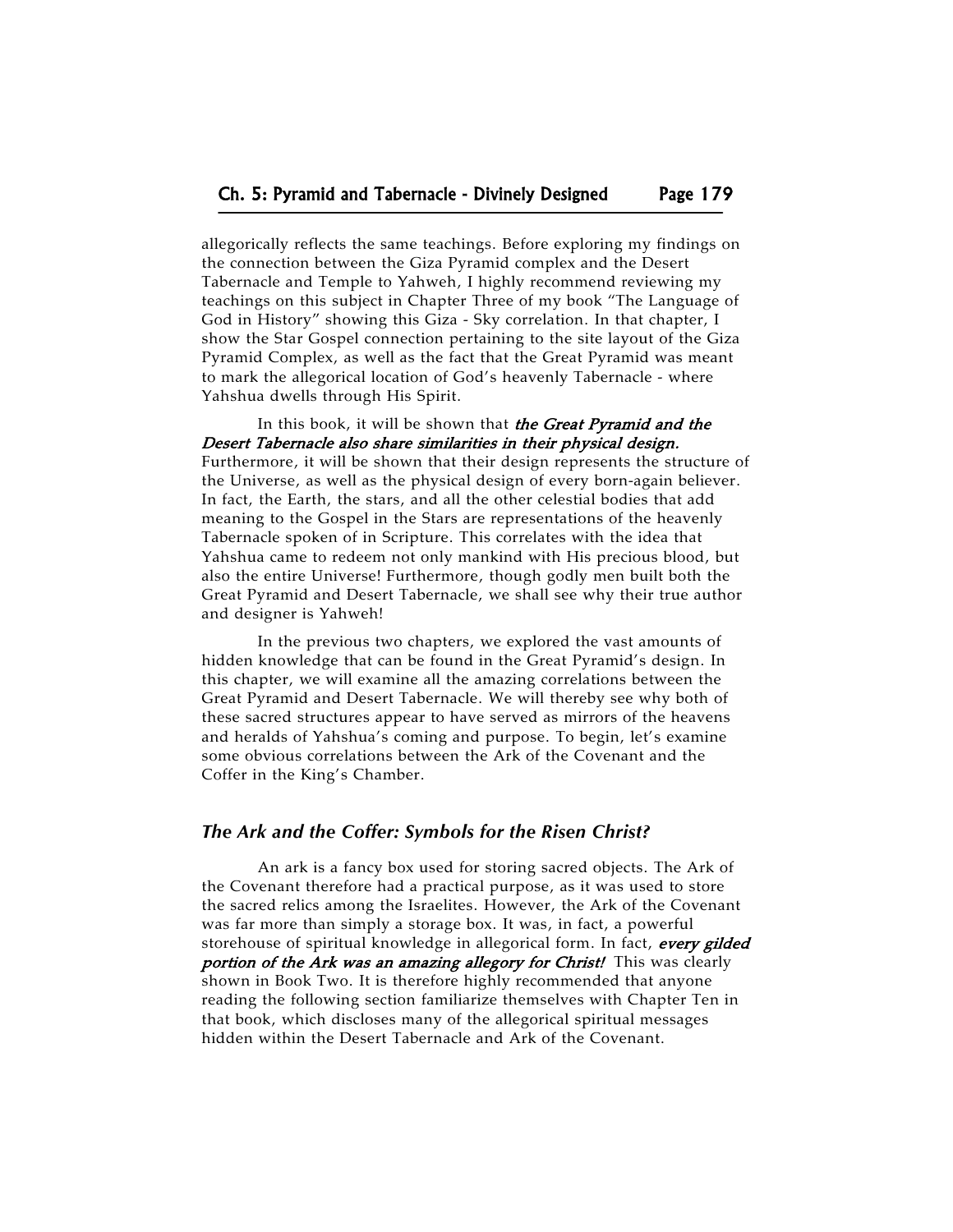To see the first and most obvious correlation between the Great Pyramid and Desert Tabernacle, let's examine the peculiar dimensions of the Ark of the Covenant. The Book of Exodus tells us that the Ark of the Covenant was 2.5 cubits long, by 1.5 cubits wide, by 1.5 cubits high:

"Then Bezalel made the ark of acacia wood; two and a half cubits was its length, a cubit and a half its width, and a cubit and a half its height." - Exodus 37:1

Curiously, this is the exact size in Sacred Cubits of the Granite Coffer in the King's Chamber. There was therefore definitely a correlation in dimensions between these two seemingly unrelated boxes. But the connection does not stop there! For example, the lidless Coffer is the only object within the King's Chamber. Likewise, the Ark was the single sacred furnishing within the Most Holy Place in the Desert Tabernacle, though it was joined by two unauthorized statues of Cherubim in Solomon's Temple.

The cubic volume of both the Ark of the Covenant and the empty Coffer in the King's Chamber are also identical. Furthermore, the cubic volume of the large bronze "sea" or basin in the courtyard of Solomon's Temple was the same as the King's Chamber - which is fifty times the volume of either the empty Coffer or the Ark of the Covenant. Interestingly, the priests used the water in the Bronze Sea to wash themselves before serving before Yahweh. The King's Chamber therefore reflects that those who are covered by the perfect nature of Christ through baptism have been washed clean by His blood. The dimensions in cubits of the Most Holy Place in the Tabernacle and the later Temple of Solomon are also precisely identical in size to the King's Chamber in the Great Pyramid, showing that all these sacred rooms were meant to be a reflection of our perfect High Priest and the blood sacrifice that He made for all Creation.

As stated earlier, it appears that the Coffer in the King's Chamber has always been meant to serve as a symbol for the risen Christ, and also as a symbol for the translation of Enoch - the man who was the probable, divinely guided designer of the Great Pyramid. As the symbol of an empty tomb, the Coffer therefore also has a direct connection to the Ark of the Covenant, which served as a symbol for Christ and of His future death and resurrection.

The lidless Coffer inside the King's Chamber corresponds exactly in symbolic meaning to the Ark of the Covenant in several ways. First of all, the Ark was an allegory for the promise of deliverance from death through resurrection. Secondly, it represented Yahshua's own Spirit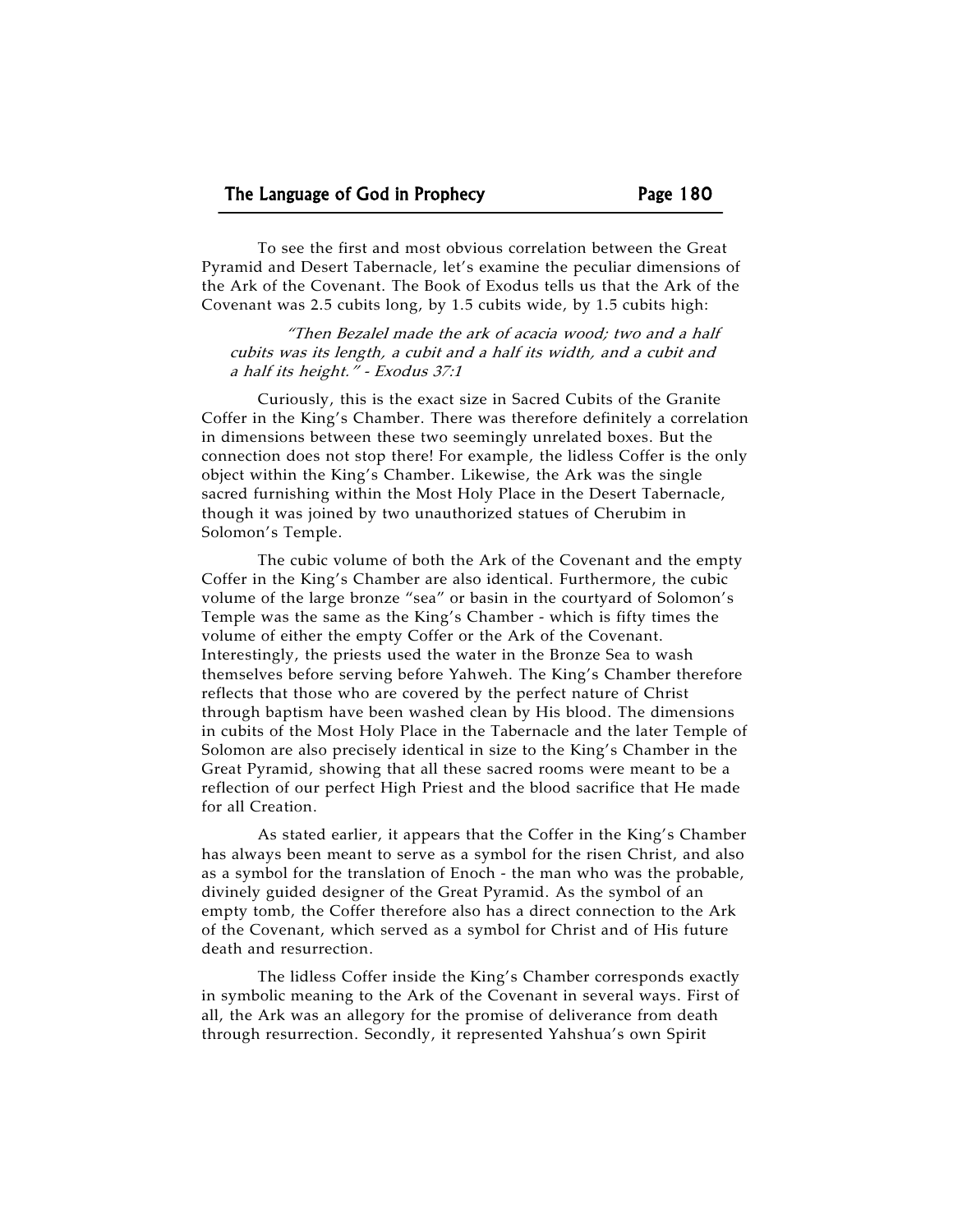dwelling inside each resurrected believer, which is the means by which we acquire resurrection into everlasting life. The contents of the Ark also represent Yahshua's own Spirit - through which we remember and apply the Word of God (Tablets of the Law), which are found in the Bread of Life (Manna) and in the righteous Branch of Jesse (Aaron's Staff). All these appellations can only apply to one person in history: Yahshua the Anointed One.

This is also what the empty Coffer in the King's Chamber symbolizes. It is a symbol of the risen Christ - the Son of God who conquered sin, death and decay forever on our behalf. Like the Ark, this Coffer is a silent messenger telling us all that all of us can conquer death and receive everlasting life through Christ - He who is the eternal Bread of Life - when we believe in Him.

This connection between the Ark of the Covenant and the Coffer, which were separated by huge gaps of time and distance, may seem incredible to some people - especially to skeptics who doubt the validity of the Bible. Nonetheless, these correlations between these two sacred structures are obvious and compelling - and they simply do not end with the Coffer and Ark alone. As we will see in a moment, the entire Great Pyramid was connected with the symbolism found in every aspect of the Desert Tabernacle.

#### *A Shared Design in the Pillar of Enoch and Tabernacle*

Though many may choose to ignore it, there is an uncanny correlation between the Desert Tabernacle complex and the Great Pyramid complex that goes far beyond coincidence. First of all, as shown in the following chart, there appears to be five interior divisions in both complexes. Upon seeing these correlations, many comparisons between the Desert Tabernacle and the Pillar of Enoch can accurately be made. For instance, the Great Pyramid's exterior could have served the same purpose as the altar of burnt offering did in the Desert Tabernacle's and Temple's Courtyard.

Since the Great Pyramid may have served as a Covenant Pillar for the Sethites, offerings of oil and blood could have been poured over the Great Pyramid's dazzling white limestone casing stones - just as they were poured or sprinkled onto the bronze altar in the Tabernacle. Another spot in the Great Pyramid that seems to depict the altar of burnt offering is the red granite plug in the Ascending Passage. In addition to this, the Great Pyramid shows a five-fold construction. Though the Desert Tabernacle should be viewed as consisting of three broad sections with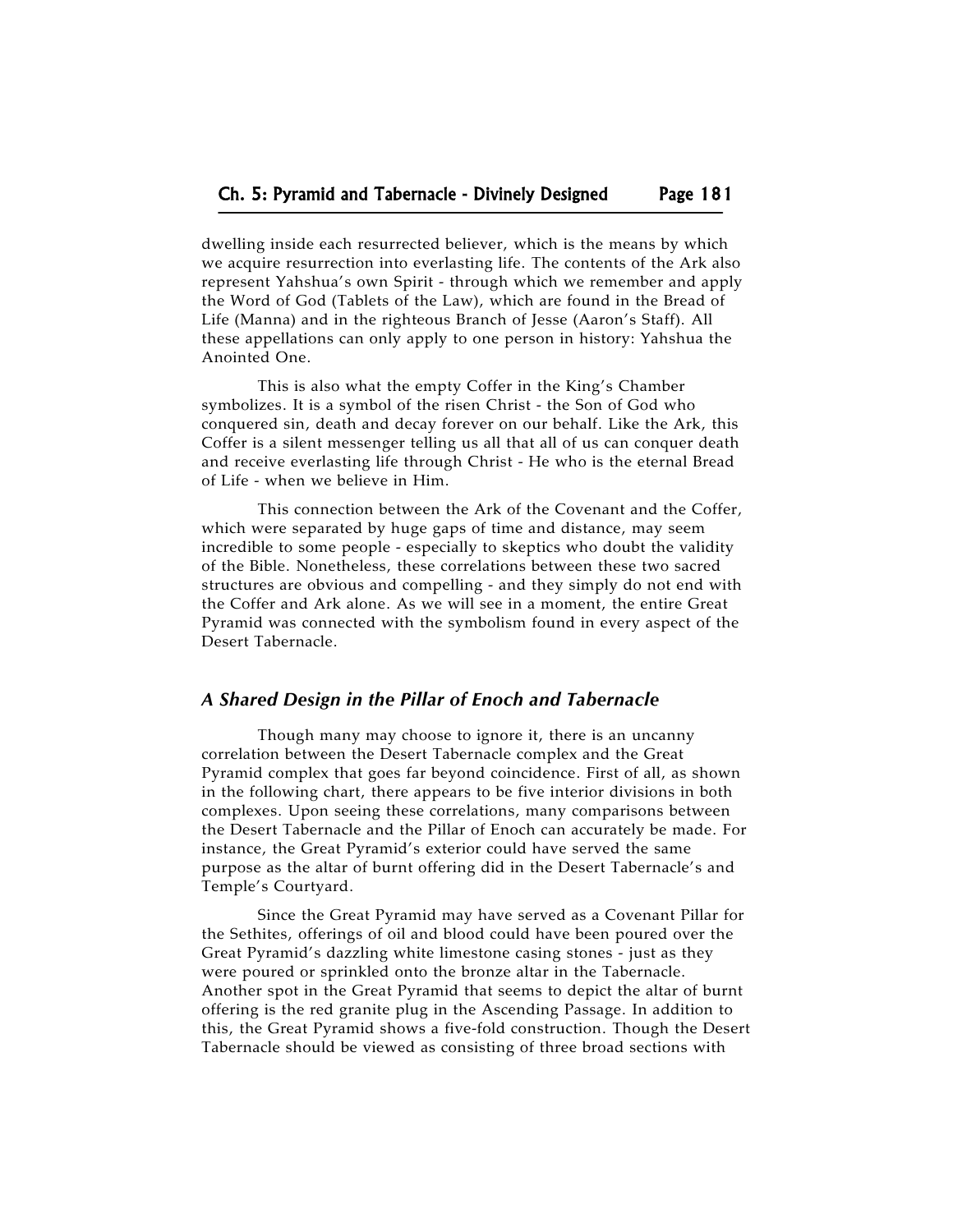different purposes, there were five distinct components working within its three-fold construction. The following chart shows these five design elements and how they connect to the Great Pyramid's design:

| The Five Design Elements in the       | The Five Interior Divisions of the     |  |  |
|---------------------------------------|----------------------------------------|--|--|
| Desert Tabernacle:                    | Pillar of Enoch:                       |  |  |
| (1) The Entrance, and Outer Courtyard | (1) Casing Stones, Entrance, Passages, |  |  |
| of the Desert Tabernacle              | and Grand Gallery of Great Pyramid     |  |  |
| (2) The Altar of Burnt Offering and   | (2) Granite Plug, Well Shaft, and      |  |  |
| Bronze Sea                            | Oueen's Chamber                        |  |  |
| (3) The Holy Place                    | (3) The Antechamber                    |  |  |
| (4) The Most Holy Place               | (4) The King's Chamber                 |  |  |
| (5) The Ark of the Covenant           | (5) The King's Coffer                  |  |  |

| <b>Chart Showing Fivefold Tabernacle-Pyramid Connection</b> |  |  |  |  |
|-------------------------------------------------------------|--|--|--|--|
|-------------------------------------------------------------|--|--|--|--|

The Israelites were outside the holiest shrine of their religion, and a ten-foot high wall of white linen surrounded it on all four sides. They therefore could not see inside the Tabernacle complex at all. Similarly, the Great Pyramid's interior was sealed off from view behind four walls of casing stones made of pure white limestone. Just as the Tabernacle, and the objects in its courtyard could not be seen outside the curtain, the Grand Gallery and other internal features of the Pillar of Enoch cannot be seen from outside.

The white outer covering on both structures signifies the pure white raiment reflecting the Shekinah Glory of God that the saints will wear in Heaven (Matthew 17:2; Revelation 7:9-14, 19:14). The Tabernacle Courtyard was later referred to as the Court of the Gentiles in the Temple of Solomon. Anyone who loved Yahweh could enter into the Court of the Gentiles, as long as they were ritually clean. It therefore foreshadows the godly nations that will gather around Jerusalem in Christ's Millennial Kingdom.

Though the Ancient Israelites could not see their destiny, God had a greater plan for them than anything they could have imagined. This is seen in the Camp of Israel that surrounded the Desert Tabernacle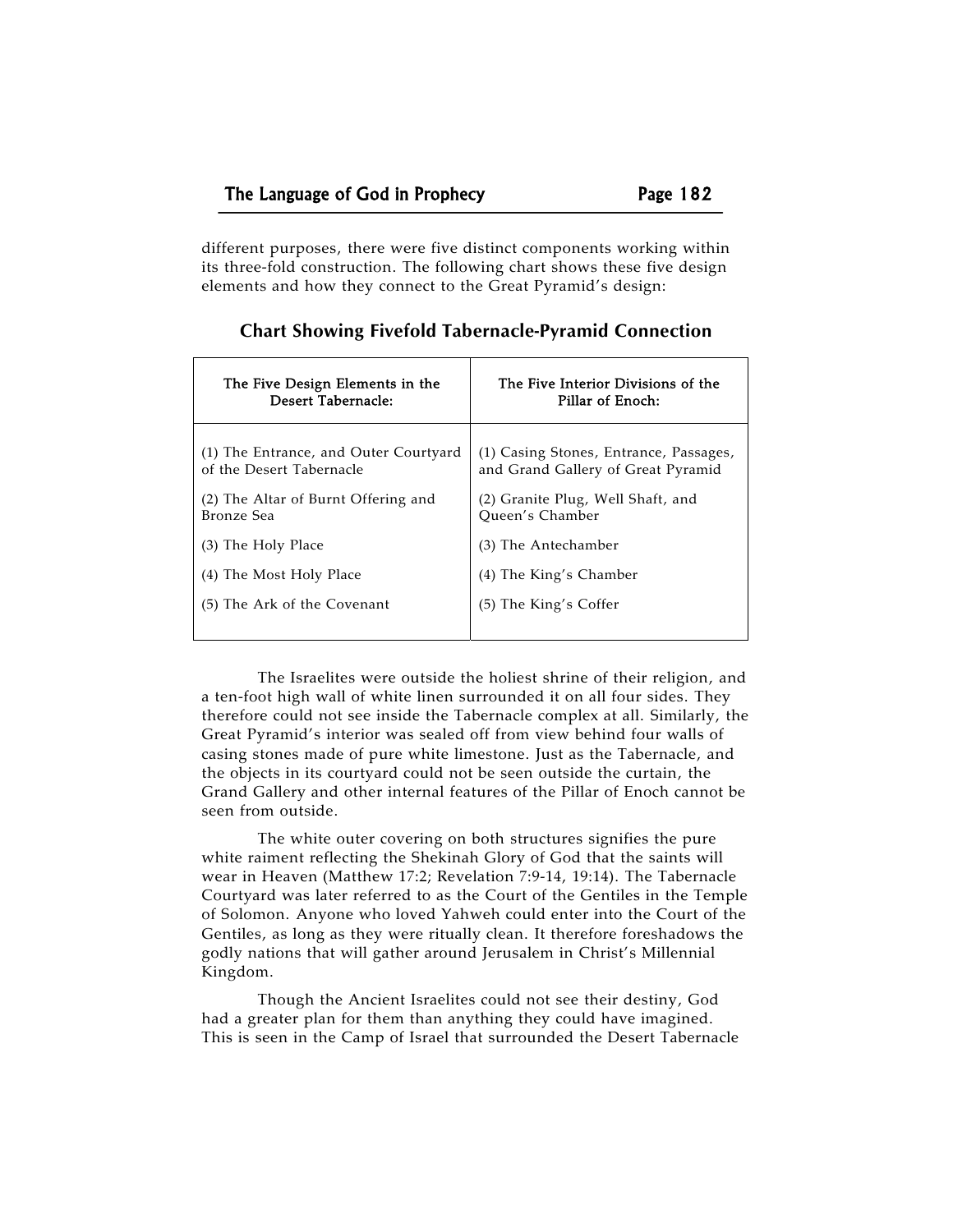Courtyard on all sides. This Israelite Camp corresponds directly with the Great Pyramid as a whole. Just as the Camp of Israel was a foreshadowing of the Millennial Kingdom of Christ, the Great Pyramid testified of the coming of the same Kingdom of God on Earth. Likewise, just as many individual stones form the Great Pyramid, God's people are the countless stones that form His holy Temple. This suggests that the entire Pillar of Enoch was meant to signify spiritual Israel, which consists of all Jewish, Israelite, and Gentile believers. Adding to this theme, the Grand Gallery of the Pillar of Enoch corresponds directly with the Tabernacle Courtyard. We will explore other startling correlations between the Grand Gallery and the Tabernacle Courtyard a bit later in this section.

Inside the Great Pyramid, the Descending Passage was completely sealed off from the Ascending Passage by a huge granite plug that represented the division between a holy God and fallen men that was caused by sin. The only way to get into the Ascending Passage from the Descending Passage at one time was through the Well Shaft. The Well Shaft connects the Descending Passage with the juncture between the Grand Gallery and the Horizontal Passage leading into the Queen's Chamber.

The Descending Passage and Subterranean Chamber in the Great Pyramid represent the effects of sin outside the Camp of Israel. It is the place outside of the Covenant of blood, and the divine Law - the place where degenerate man is completely separated from the purity, sanctity, and holiness of Yahweh. It is the place where people outside of Yah's Covenant of salvation are destined to perish, and be cast into the bottomless pit on the Last Judgment. That is why the Descending Passage ends with the Subterranean Chamber's "bottomless" pit (as described in Chapter Four).

The Well Shaft, like the Grand Gallery, alludes to the Outer Courtyard that was just inside the Tabernacle complex. In this Outer Courtyard, there was the Bronze Sea that represented the baptism of repentance, and the altar of burnt offering that symbolized God's Blood Covenant with mankind. It also foretold Yahshua's shed body and blood, and the rite of Communion.

Though only priests could enter the Tabernacle courtyard, they were sinful priests ministering before a holy God. Therefore, when they offered atonement sacrifices on the altar of burnt offering, they did it for all Israel - and for themselves also. This role of the priests foreshadowed Yahshua, who was perfect, unlike ordinary priests, and offered the perfect sacrificial lamb when He died on the Cross.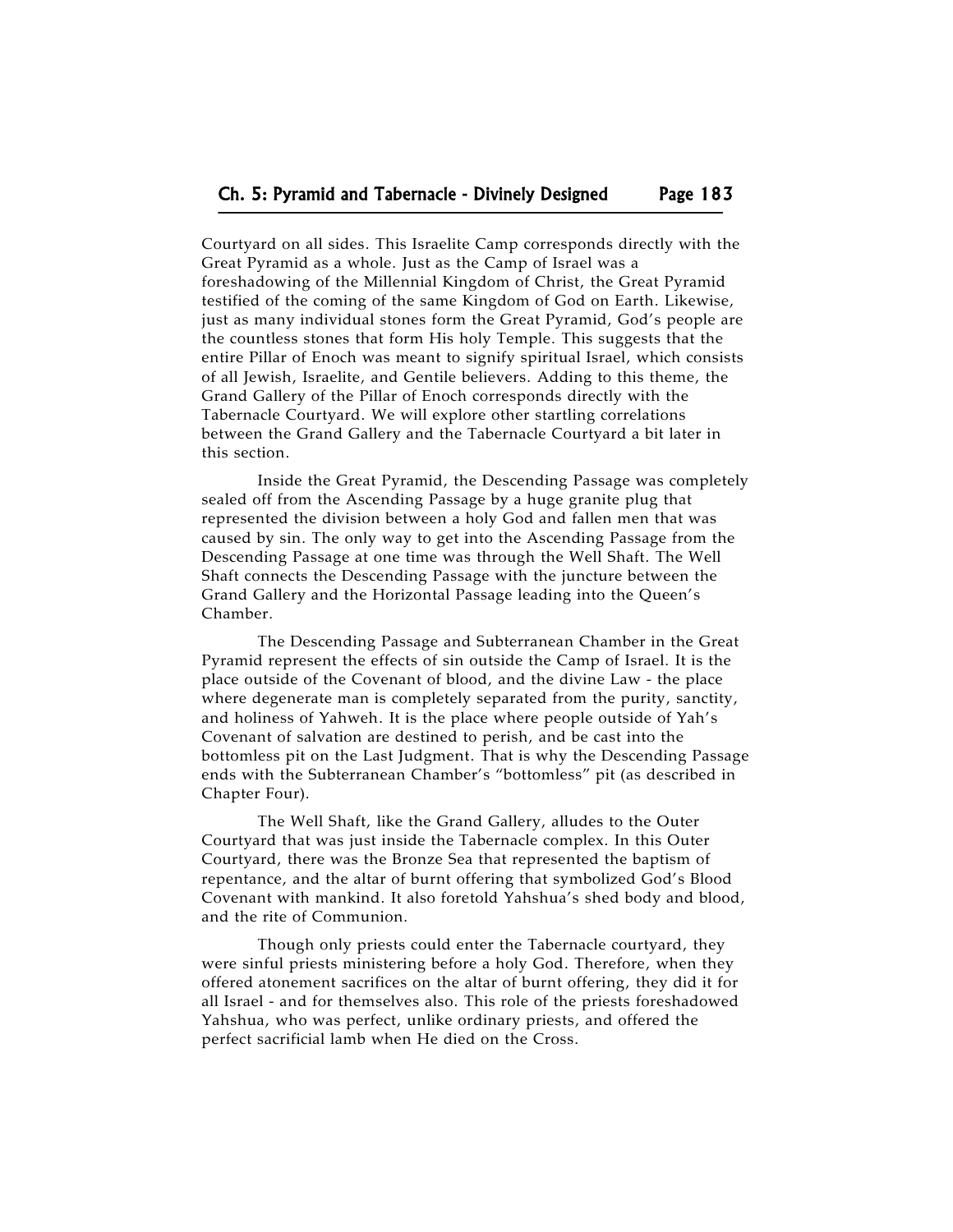By His blood sacrifice on the Cross, Yahshua paid the full price for all our sins. In fact, the ascending Well Shaft - with its grotto that contains a stone abutment that resembles the head of a lamb represented the altar of burnt offering, and the related sacrifice of Yahshua on the Cross. The red granite plug at the entrance to the Ascending Passage could also represent the altar of burnt sacrifice. The sacrifices offered on that altar were insufficient for salvation and therefore could never bridge the great gulf between a holy God and sinful man. However, they pointed ahead to the perfect atoning sacrifice found in Christ that is represented by the Well Shaft.

The Antechamber outside the King's Chamber corresponds to the Holy Place in the Tabernacle. The cloth curtain that hung between the Holy Place and the Most Holy Place showed the separation between the holy and invisible God Yahweh and His sin-filled, fallen Creation. This cloth curtain representing our separation from God is represented by the great stone block above the entrance to the King's Chamber. There are four parallel semi-circular grooves cut into this huge stone that resemble pillars. Uncannily, there were also four pillars of acacia wood that held up the veil separating the Holy Place from the Most Holy Place in the Desert Tabernacle (Exodus 26:31-32). This suggests that the low entryway into the King's Chamber from the Antechamber represented the veil separating sinful mankind from a holy God. Since the Antechamber depicts the final Tribulation before the Millennial Rule of Christ, its connection to the Temple veil shows that the wall of separation between Yahshua and His Church will not be completely destroyed until the Millennial Rule of Christ, when everyone that takes part in the First Resurrection will finally know and love God fully.

At one time, it is believed that there were three stone slabs in the Antechamber blocking the entrance into the King's Chamber from the Grand Gallery. A portion of one of the slabs still remains in the pyramid. This remaining granite slab is in the groove closest to the entrance to the King's Chamber, and it *is in two unbroken pieces* that appear as if they were never intended to completely fill the space they occupy. In other words, they were never meant to block the path into the King's Chamber, but merely to hamper one's entrance into it by making it difficult.

Piazzi Smyth believed that the two halves of this granite slab represented the spiritual uniting of the Houses of Israel and Judah under the leadership of Christ. This one slab in two pieces may therefore represent Israel - first in the Ten Lost Israelite Tribes recovered from all the nations on Earth, and secondly in Judah, which signifies the modernday Jews. I partly agree with this assessment, and cover this subject at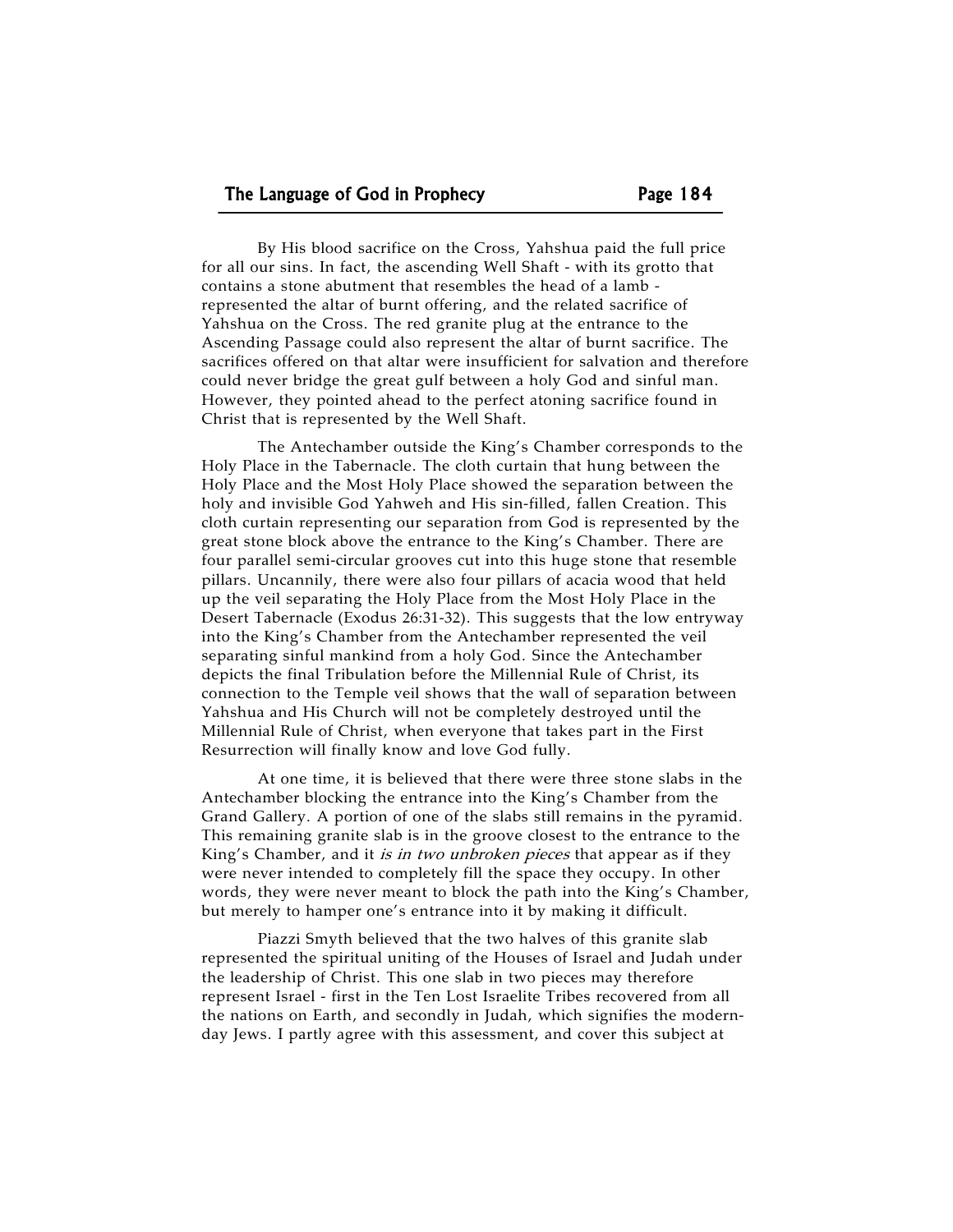more length in Chapter Seven. However, a much more detailed overview of the meaning and purpose of the Two Houses of Israel is given in Books Two and Three of this series.



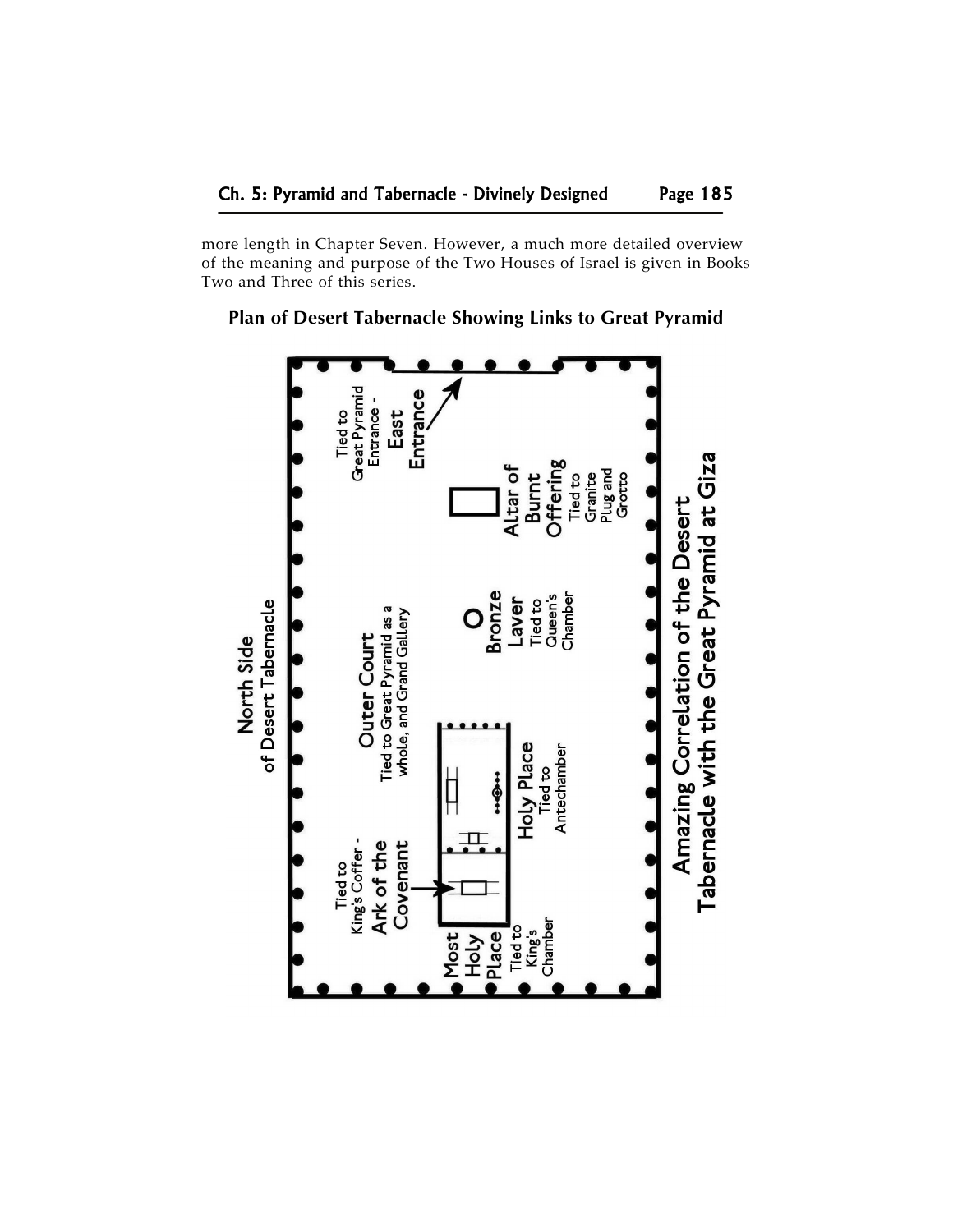Like Piazzi Smyth, I believe that the three grooves in the Antechamber were never intended to block the way into the King's Chamber with a real sequence of three stone barriers. Rather, they appear to have an allegorical significance that is entirely in keeping with the meanings associated with other structural elements in the Great Pyramid. For example, there are three major connecting passageways in the Great Pyramid - the Descending and Ascending Passages, and the Horizontal Passage into the Queen's Chamber.

These three passageways each pertain to some aspect of our Path to Salvation. In addition, there were three ritual objects inside the Desert Tabernacle's Holy Place: the table of showbread, the golden lampstand, and the altar of incense. These allude to the threefold path we must take to find Salvation and be born-again. Like these ritual objects, the three grooves in the Antechamber's east and west walls appear to represent this path, which consists of:

- 1. Repentance from sin (the table of showbread),
- 2. Regeneration of the spirit (the golden lamp stand), and
- 3. Relationship with God (the altar of incense)

These are the three R's of the Path to Salvation: Repentance, Regeneration, and Relationship. The three ritual objects in the Holy Place that signify our path away from sin and death, and into everlasting life in Christ also represent Yahshua's role as the Messiah, This means that the three grooves in the Antechamber do also, as follows:

- 1. Yahshua as the Bread of Life (i.e. the showbread);
- 2. Yahshua as the Light of the World (i.e. the golden lampstand); and
- 3. Yahshua as the giver of the Holy Spirit the key to a relationship with God in prayer (i.e. the incense)

Since the Holy Place and Antechamber are connected to the Tribulation, the ritual objects showing the Path to Salvation in Christ that were in the Holy Place are symbolic of what protects the Tribulation Saints from being deceived by the Antichrist. The Table of Showbread had two fresh loaves of bread placed upon it every day. These two loaves appear to be allegorically represented in the two granite slabs nearly touching in the groove closest to the entrance to the Antechamber.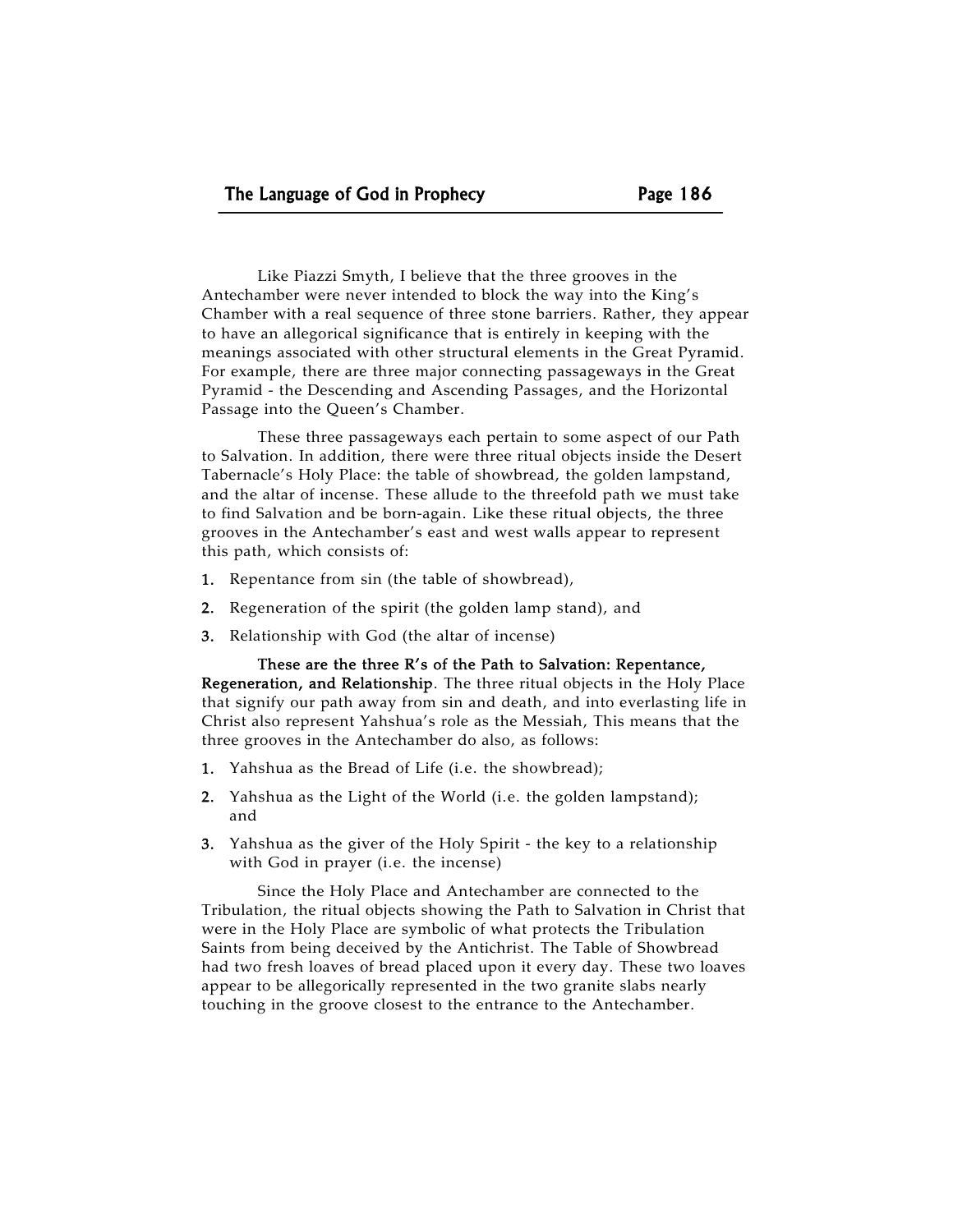Just as the two loaves or piles of showbread signified the divided Kingdoms of Judah and Israel, these two stone slabs represent the Two House Church of Judah and Ephraim that form the Body of Christ. These two Houses were formed when Ancient Israel split into two kingdoms: the Kingdom of Judah, and the Kingdom of Israel. The literal and spiritual descendents of both Houses are scattered all over the world today, but are especially prevalent in modern Israel and the United States. A bit later, we will explore the ways that these two Houses can be identified in today's world.

These three symbols for Christ, like the three grooves found in the Antechamber, represent the three steps in the Path to Salvation. These are:

# The Three Steps To Salvation:

- 1. Repent Of Sin, and Turn Away From It
- 2. Accept Christ as Messiah to Receive Forgiveness and the Holy Spirit, and:
- 3. Extend Christ's Love, Mercy and Forgiveness to Others -Whether Or Not They Repent!

These steps must be completed before anyone can go past the veil of sinfulness, and into the purity of the Most Holy Place represented by the King's Chamber. The three symbols for Christ found in the Holy Place represent this Path to Salvation written with the Language of God in the Bible. This path is only found in Yahshua, whose Spirit has always guided men via the Prophets of God throughout the Seven Great Days. These Seven Great Days are depicted in the seven levels of the corbelled ceiling in the Grand Gallery.

Since the Grand Gallery appears before the Antechamber, or Holy Place, and the King's Chamber, or Most Holy Place in the Great Pyramid, it is meant to correspond to the Outer Courtyard in the Desert Tabernacle, as well as to the roughly 2,000-year Age of Grace between Yahshua's death and resurrection, and the seven-year Tribulation period signified by the Antechamber. In Chapter Eight of this book, I will show what the interior measurements of the Great Pyramid Antechamber reveal about the seven-year Tribulation corresponding to the Prophet Daniel's Seventieth Week.

Now, just as there are three steps in the Path to Salvation, Yahweh God has also shown me that there are Three Steps to Evangelism, which consist of Three Gospel Messages that prepare others to be ready for the Kingdom of God, and to be ready to receive the love,